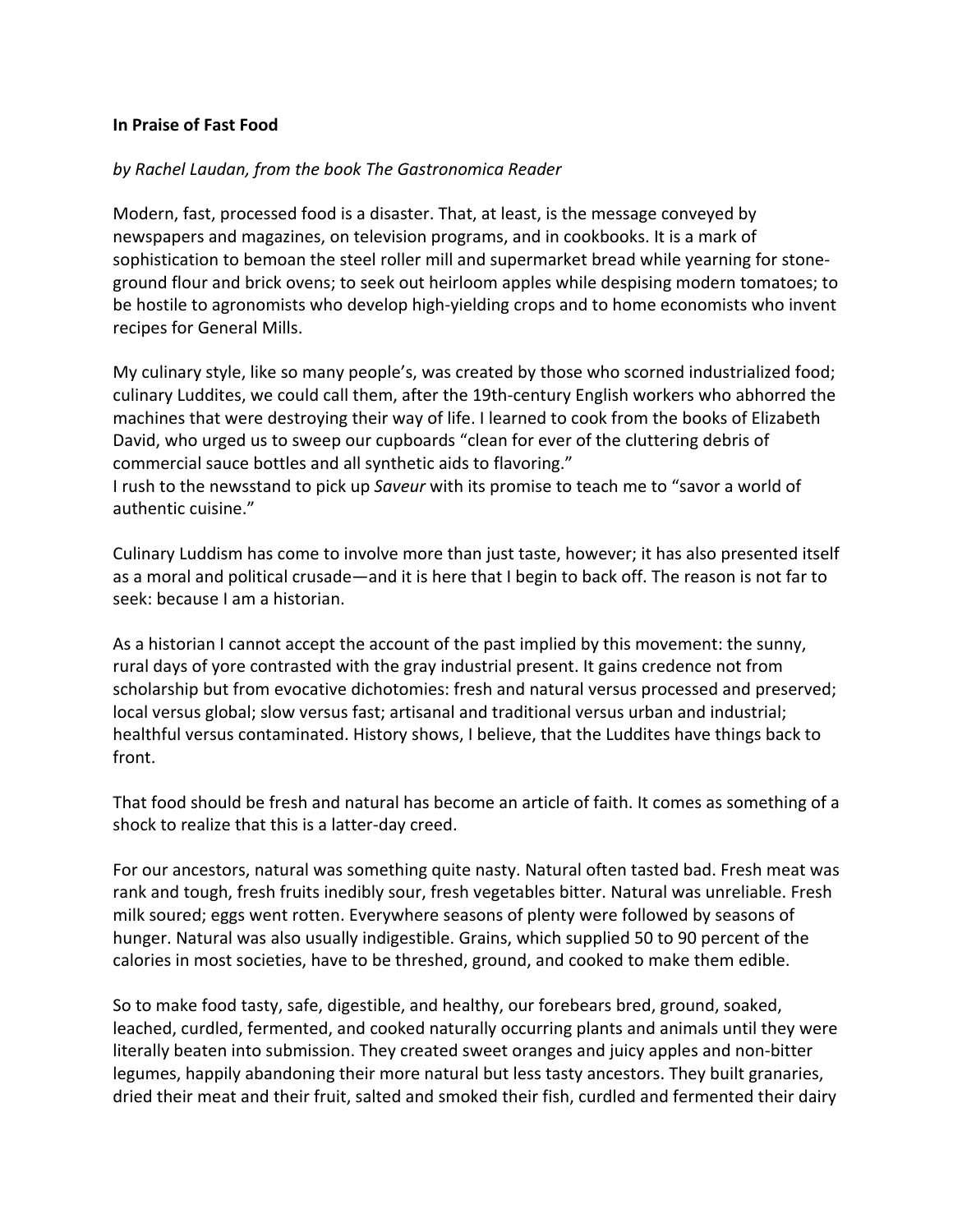products, and cheerfully used additives and preservatives—sugar, salt, oil, vinegar, lye—to make edible foodstuffs.

Eating fresh, natural food was regarded with suspicion verging on horror; only the uncivilized, the poor, and the starving resorted to it. When the ancient Greeks took it as a sign of bad times if people were driven to eat greens and root vegetables, they were rehearsing common wisdom. Happiness was not a verdant Garden of Eden abounding in fresh fruits, but a securely locked storehouse jammed with preserved, processed foods.

As for slow food, it is easy to wax nostalgic about a time when families and friends met to relax over delicious food, and to forget that, far from being an invention of the late 20th century, fast food has been a mainstay of every society. Hunters tracking their prey, shepherds tending their flocks, soldiers on campaign, and farmers rushing to get in the harvest all needed food that could be eaten quickly and away from home. The Greeks roasted barley and ground it into a meal to eat straight or mixed with water, milk, or butter (as Tibetans still do), while the Aztecs ground roasted maize and mixed it with water (as Mexicans still do).

What about the idea that the best food was country food, handmade by artisans? That food came from the country goes without saying. The presumed corollary—that country people ate better than city dwellers—does not. Few who worked the land were independent peasants baking their own bread and salting down their own pig. Most were burdened with heavy taxes and rents paid in kind (that is, food); or worse, they were indentured, serfs, or slaves. They subsisted on what was left over, getting by on thin gruels and gritty flatbreads.

The dishes we call ethnic and assume to be of peasant origin were invented for the urban, or at least urbane, aristocrats who collected the surplus. This is as true of the lasagna of northern Italy as it is of the chicken korma of Mughal Delhi, the moo shu pork of imperial China, and the pilafs, stuffed vegetables, and baklava of the great Ottoman palace in Istanbul. Cities have always enjoyed the best food and have invariably been the focal points of culinary innovation.

Nor are most "traditional foods" very old. For every prized dish that goes back 2,000 years, a dozen have been invented in the last 200. The French baguette? A 20th-century phenomenon, adopted nationwide only after World War II. Greek moussaka? Created in the early 20th century in an attempt to Frenchify Greek food. Tequila? Promoted as the national drink of Mexico during the 1930s by the Mexican film industry. These are indisputable facts of history, though if you point them out you will be met with stares of disbelief.

Were old foods more healthful than ours? Inherent in this vague notion are several different claims, among them that foods were less dangerous, that diets were better balanced. Yet while we fret about pesticides on apples and mercury in tuna, we should remember that ingesting food is and always has been dangerous. Many plants contain both toxins and carcinogens. Grilling and frying add more. Bread was likely to be stretched with chalk, pepper adulterated with the sweepings of warehouse floors, and sausage stuffed with all the horrors famously exposed by Upton Sinclair in *The Jungle*.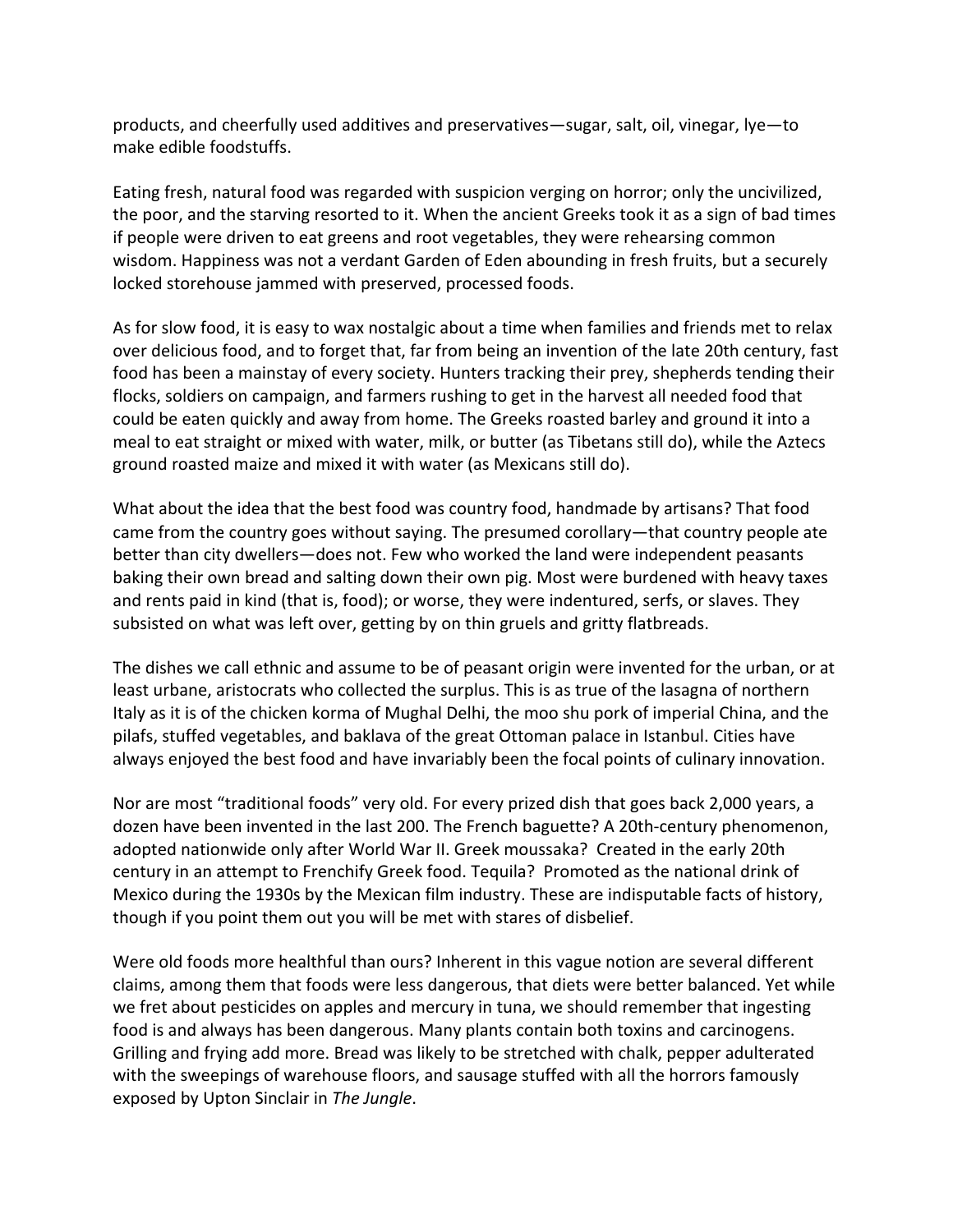By the standard measures of health and nutrition—life expectancy and height—our ancestors were far worse off than we are. Much of the blame was due to diet, exacerbated by living conditions and infections that affect the body's ability to use food. No amount of nostalgia for the pastoral foods of the distant past can wish away the fact that our ancestors lived mean, short lives, constantly afflicted with diseases, many of which can be directly attributed to what they did and did not eat.

Historical myths, though, can mislead as much by what they don't say as by what they do say and nostalgia for the past typically glosses over the moral problems intrinsic to the labor of producing food. Most men were born to a life of labor in the fields, most women to a life of grinding, chopping, and cooking.

"Servitude," said my mother as she prepared home-cooked breakfast, dinner, and tea for 8 to 10 people 365 days a year. She was right. Churning butter and skinning and cleaning hares, without the option of picking up the phone for a pizza if something goes wrong, is unremitting, unforgiving toil. Perhaps, though, my mother did not realize how much worse her lot might have been. She could at least buy our bread. In Mexico, at the same time, women without servants could expect to spend five hours a day kneeling at the grindstone preparing the dough for the family's tortillas.

In the first half of the 20th century, Italians embraced factory-made pasta and canned tomatoes. In the second half, Japanese women welcomed factory-made bread because they could sleep a little longer instead of getting up to make rice. As supermarkets appeared in Eastern Europe, people rejoiced at the convenience of ready-made goods. For all, culinary modernism had proved what was wanted: food that was processed, preservable, industrial, novel, and fast, the food of the elite at a price everyone could afford. Where modern food became available, people grew taller and stronger and lived longer. Men had choices other than hard agricultural labor; women had choices other than kneeling at the metate five hours a day.

So the sunlit past of the culinary Luddites never existed. So their ethos is based not on history but on a fairy tale. So what? Certainly no one would deny that an industrialized food supply has its own problems. Perhaps we should eat more fresh, natural, local, artisanal, slow food. Does it matter if the history is not quite right?

It matters quite a bit, I believe. If we do not understand that most people had no choice but to devote their lives to growing and cooking food, we are incapable of comprehending that modern food allows us unparalleled choices not just of diet but of what to do with our lives. If we urge the Mexican to stay at her metate, the farmer to stay at his olive press, the housewife to stay at her stove, all so that we may eat handmade tortillas, traditionally pressed olive oil, and home-cooked meals, we are assuming the mantle of the aristocrats of old.

If we fail to understand how scant and monotonous most traditional diets were, we can misunderstand the "ethnic foods" we encounter in cookbooks, at restaurants, or on our travels.